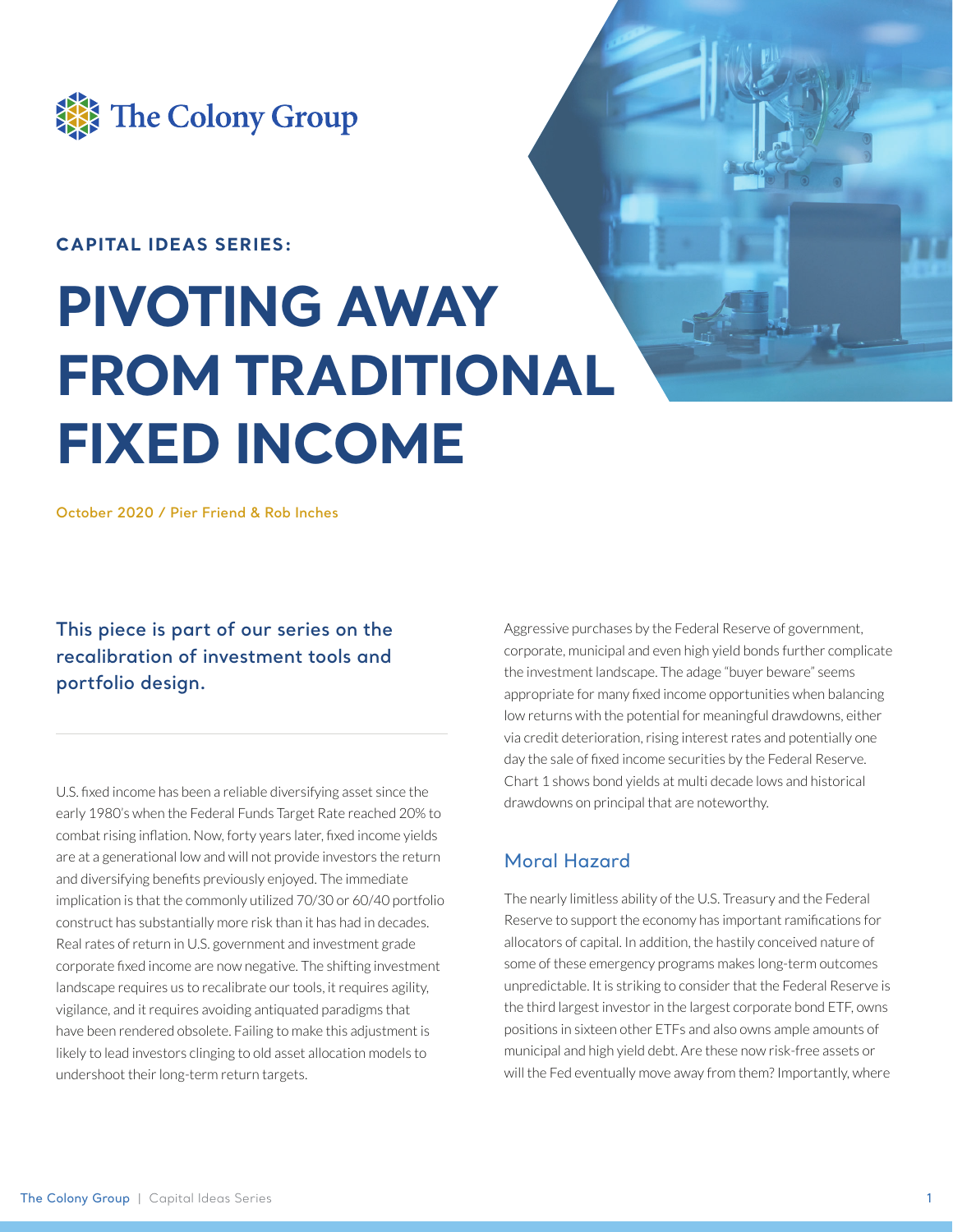



Chart 1



Source: S&P, Bloomberg. Data as of July 22, 2020.

does the line of solvency get drawn and how will investment managers respond? Do credit spreads adequately compensate investors for the underlying risks? Given these challenges facing fixed income investors, we believe the risk/reward is asymmetric to the downside.

Many pundits argue that deflation is the greatest near-term risk, while others argue inflation is nearer than many expect. Current Federal Reserve reflation policy initiatives suggest rates may stay low, but it is unknowable where rates will be in 2-4 years. If rates were to rise in response to increased inflation expectations, normalizing Fed policy, a loss of confidence, or a weakening U.S. dollar, investors could experience principal loss on their longer duration fixed income investments. After a forty year bull market in bonds complacency is likely, which means investors are not prepared for rising interest rates when it happens.

### Avoid Structural Complexity

To generate bond-like income and diversification benefits, some investors have resorted to structured product solutions. Structured products are expensive derivative-based contracts priced to achieve a specific outcome, but with no guarantee that the specific outcome will happen. The imbedded investment theme can be very attractive, but it is often too dependent on timing, which is unpredictable. Importantly, while the investor owns a suboptimal security with no guarantees, the "entity" that structures the investment will always make money. This makes structured products unattractive in our view.

The uniqueness of hedge funds has also been severely diluted. While there are some excellent managers, the structure of the funds is typically costly and has been an unreliable source of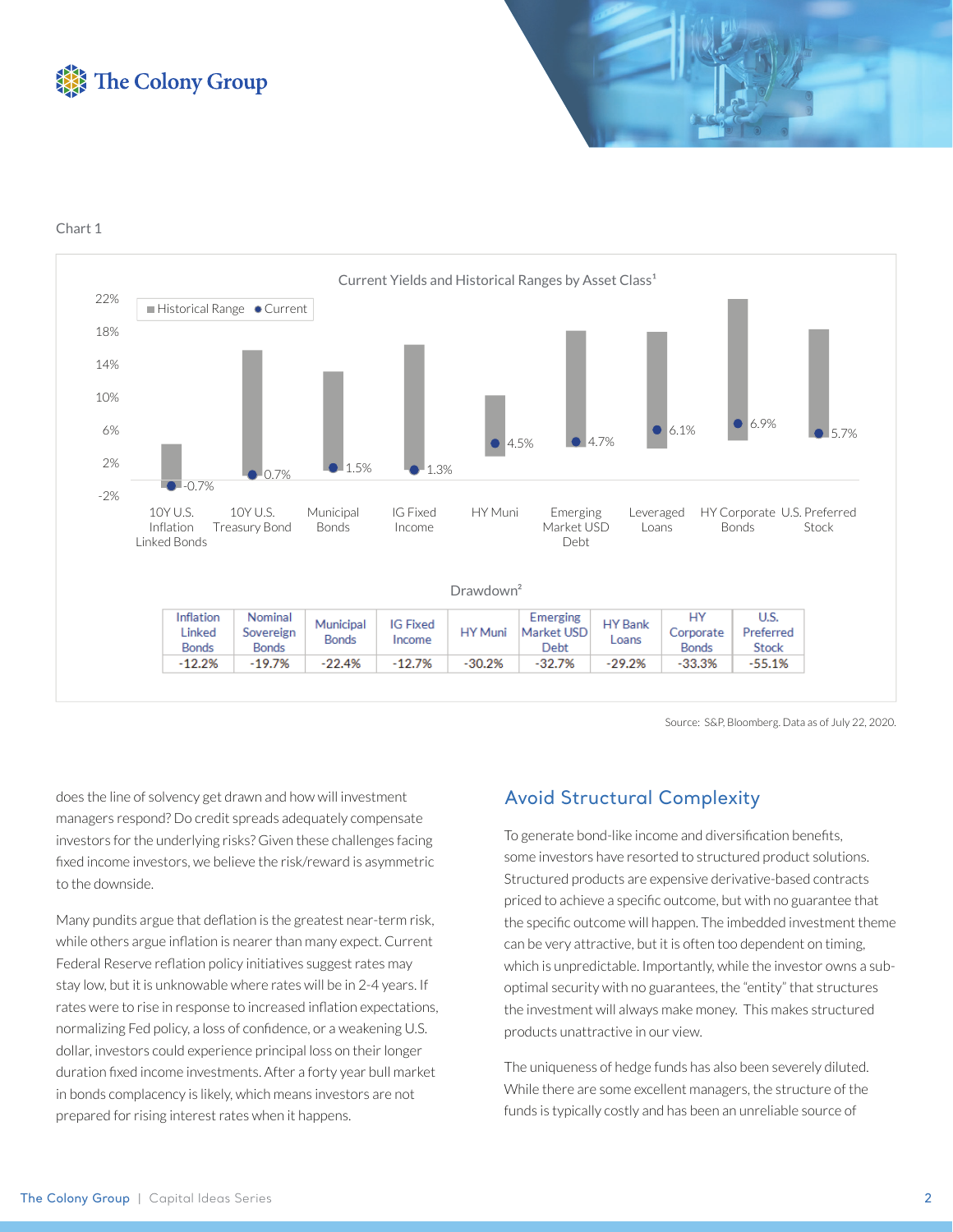# The Colony Group

consistent risk management and return. In the past 20 years as shown in Chart 2, hedge fund net returns have experienced a noteworthy decline. In 2007-8, our client portfolios had as much as 40% deployed to hedge fund managers, today it typically is around 10%. Hedge Funds have lost much of their appeal due to too much capital chasing harder to find returns. We plan to invest in carefully selected hedge fund managers, but have a much higher threshold for deploying capital to this structure.

### Our Solution

The challenge of replacing 30%-40% of a portfolio to achieve a historically consistent return target while still maintaining portfolio diversification is a major focus. The temptation for many allocators is to reach for yield, which risks permanent impairment of capital, elevated marked to market volatility, or greater drawdown risk as noted earlier. As there are no free lunches, one must assume different risks to generate necessary returns. These risks can include less liquidity, lower credit quality and/or higher

volatility. Consequently, we have been utilizing several alternatives to provide an attractive combination of higher returns, diversification, and low correlation to equities, including managers that specialize in direct lending, music royalties, reinsurance, life insurance settlements, litigation finance<sup>3</sup> and relative value credit. Many of these strategies are capacity constrained and have barriers to entry such as domain knowledge, and/or have an ample margin of safety that compensate investors for any additional assumed risk such as credit quality or lower liquidity. They also avoid risks found in traditional fixed income today such as being over-crowded and long(er) duration, which is susceptible to a decline in principal with an increase in future interest rates.

Examples of these niche investments include:

 $\bullet$  Music Royalties – a diversified portfolio of digital music rights, supported by seasoned catalogues of mature music rights with stabilized cash flows and target net returns of 12-14%, and potential upside at exit.

Chart 2: A proliferation of hedge funds globally has led to increased competition and lower returns



Source: Bloomberg, HFRI Fund Weighted Composite Index.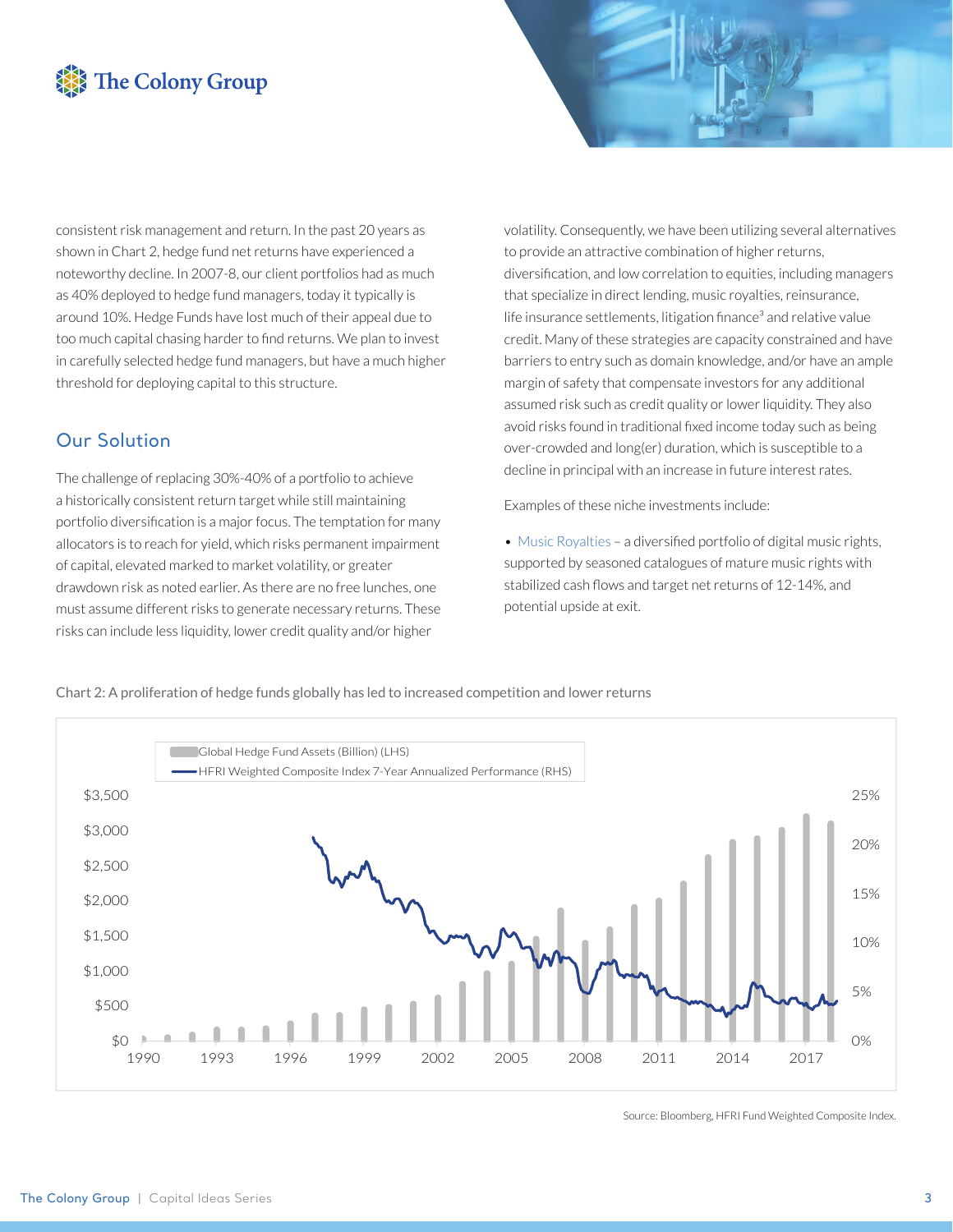## The Colony Group



• Life Insurance Settlements - a highly diversified portfolio of previously settled life insurance contracts, focused on healthy policy holders with target net returns of 13-15%.

• Reinsurance - a diversified portfolio of industry loss warranties across four primary dimensions: type of peril, geographic region, severity of loss and structure with a targeted net return of 7-9%.

• Relative Value Credit with Hedging – seeks to capitalize on structural discrepancies in the credit derivatives market driven by regulatory changes in the financial sector. Strategy generates a positive carry of which half is used to buy put options on credit markets with a targeted net return of 6-10%, while maintaining optionality and material downside protection.

• Direct Lending – targeting a 12-15% net internal rate of return (IRR) with an average expected duration of 2-3 years. The loans are corporate, highly collateralized with an emphasis on downside protection, and focused on Asian markets where banking rules are different than the U.S., leading to notable inefficiencies and opportunities.

• Litigation Finance - an uncorrelated and diversified return stream that selectively partners in complex commercial litigation where there is little competition and domain knowledge is an important asset. The strategy seeks a 13-16% net IRR over a multi-year timeframe.

Our conclusion is that to generate strong risk adjusted returns investors need to recalibrate their portfolios – pivoting away from traditional fixed income and toward well researched diversifiers that are uncorrelated and uncrowded. Our focus in this area is on transparency, consistency of return and sustainability of the business model. In the meantime, we remain ever vigilant regarding the direction of interest rates and will consider fixed income investments when rates and credit spreads provide proper compensation for risk.